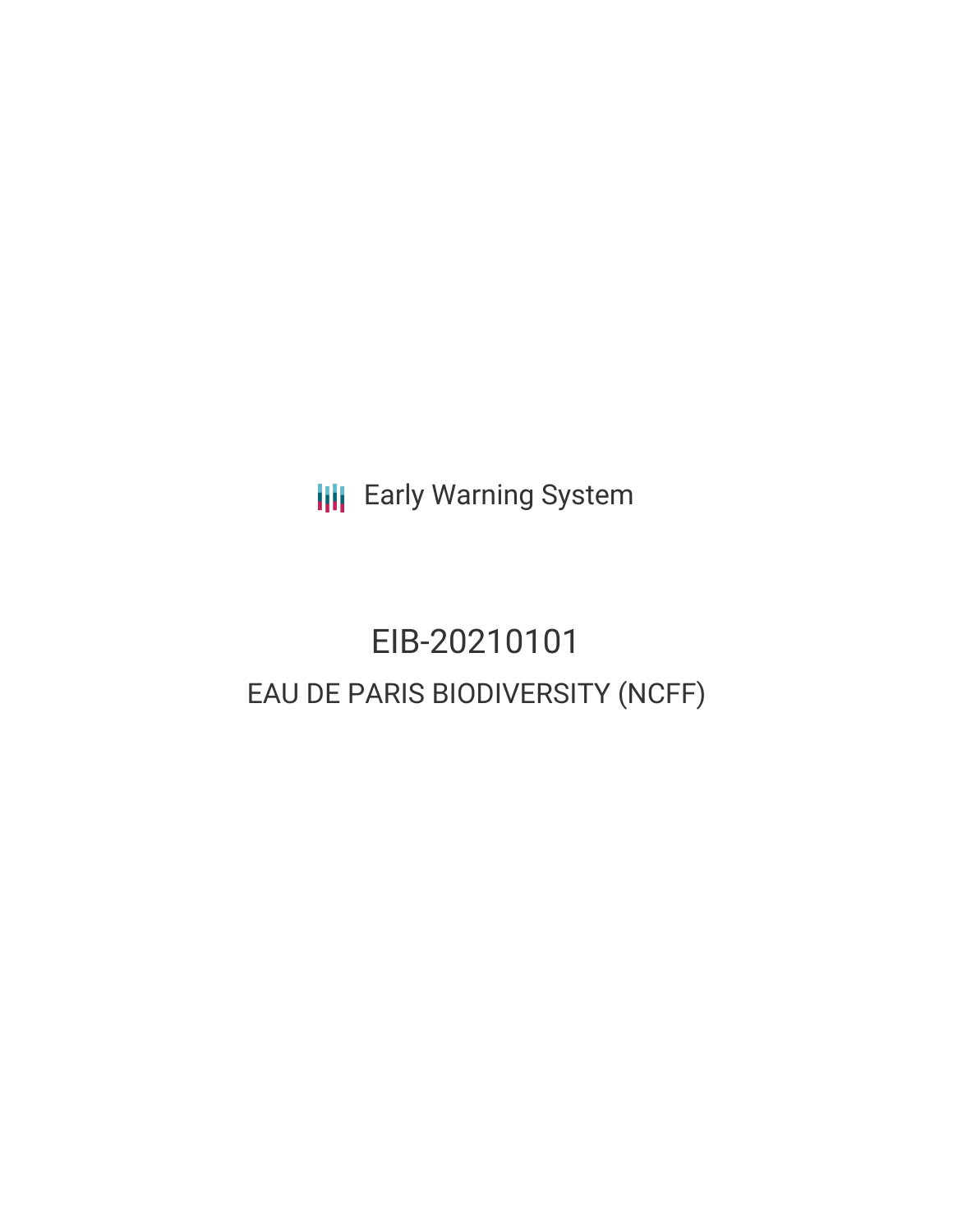| <b>Countries</b>              | France                         |
|-------------------------------|--------------------------------|
| <b>Financial Institutions</b> | European Investment Bank (EIB) |
| <b>Status</b>                 | Proposed                       |
| <b>Bank Risk Rating</b>       | U                              |
| <b>Borrower</b>               | <b>EAU DE PARIS</b>            |
| <b>Sectors</b>                | <b>Water and Sanitation</b>    |
| <b>Investment Type(s)</b>     | Loan                           |
| <b>Loan Amount (USD)</b>      | \$5.98 million                 |
| <b>Project Cost (USD)</b>     | \$5.98 million                 |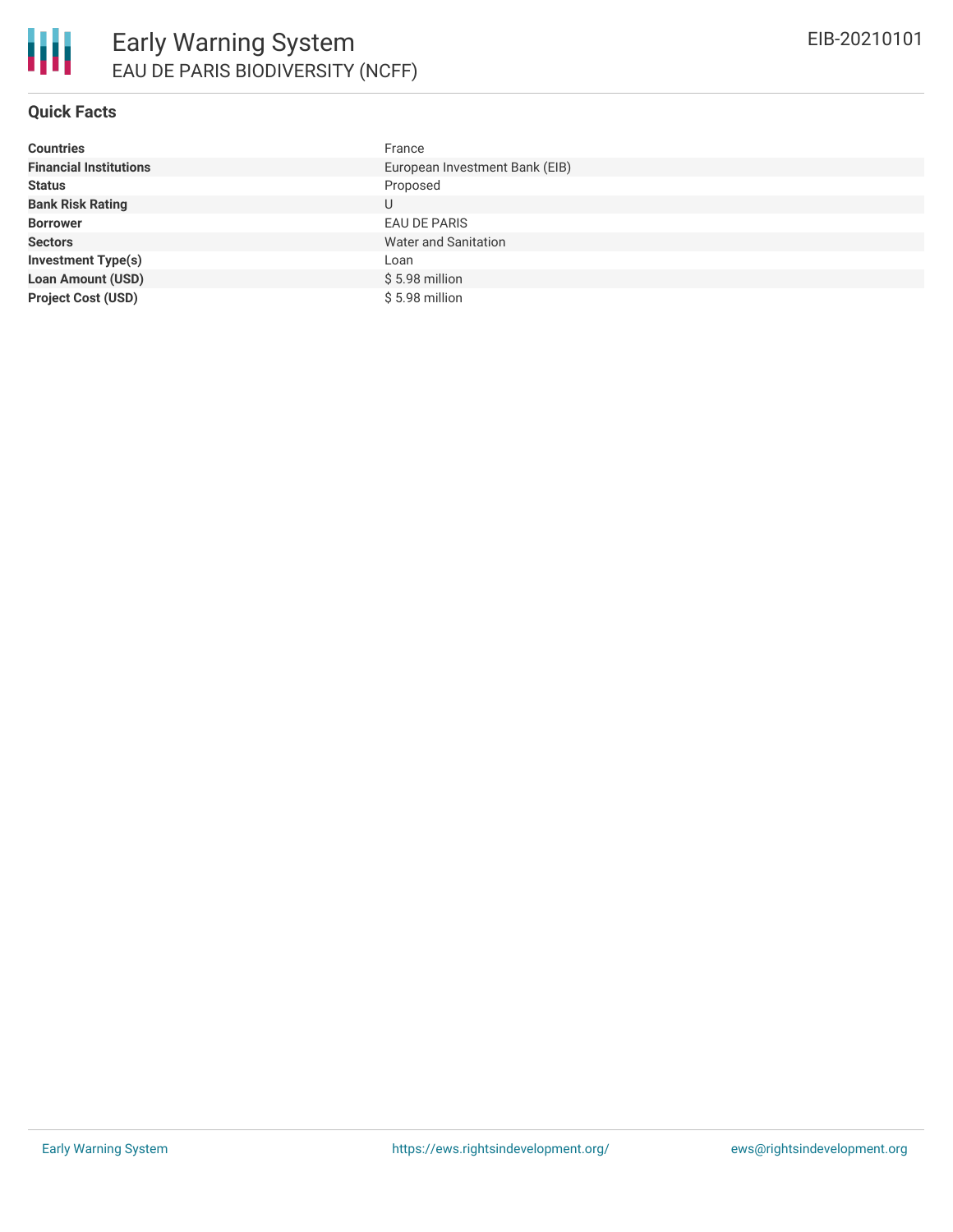

## **Project Description**

According to the bank website, EAU DE PARIS BIODIVERSITY (NCFF) includes devices responding to the Paris Water Biodiversity Strategy (EDP) being implemented as part of its multi-year investment program for the period 2021 to 2025. It includes the restoration of river connectivity around hydraulic structures and various biodiversity enhancement systems in areas owned or under the influence of EDP. In addition, the project will contribute to adaptation to climate change, in particular through the management of water and heat around buildings.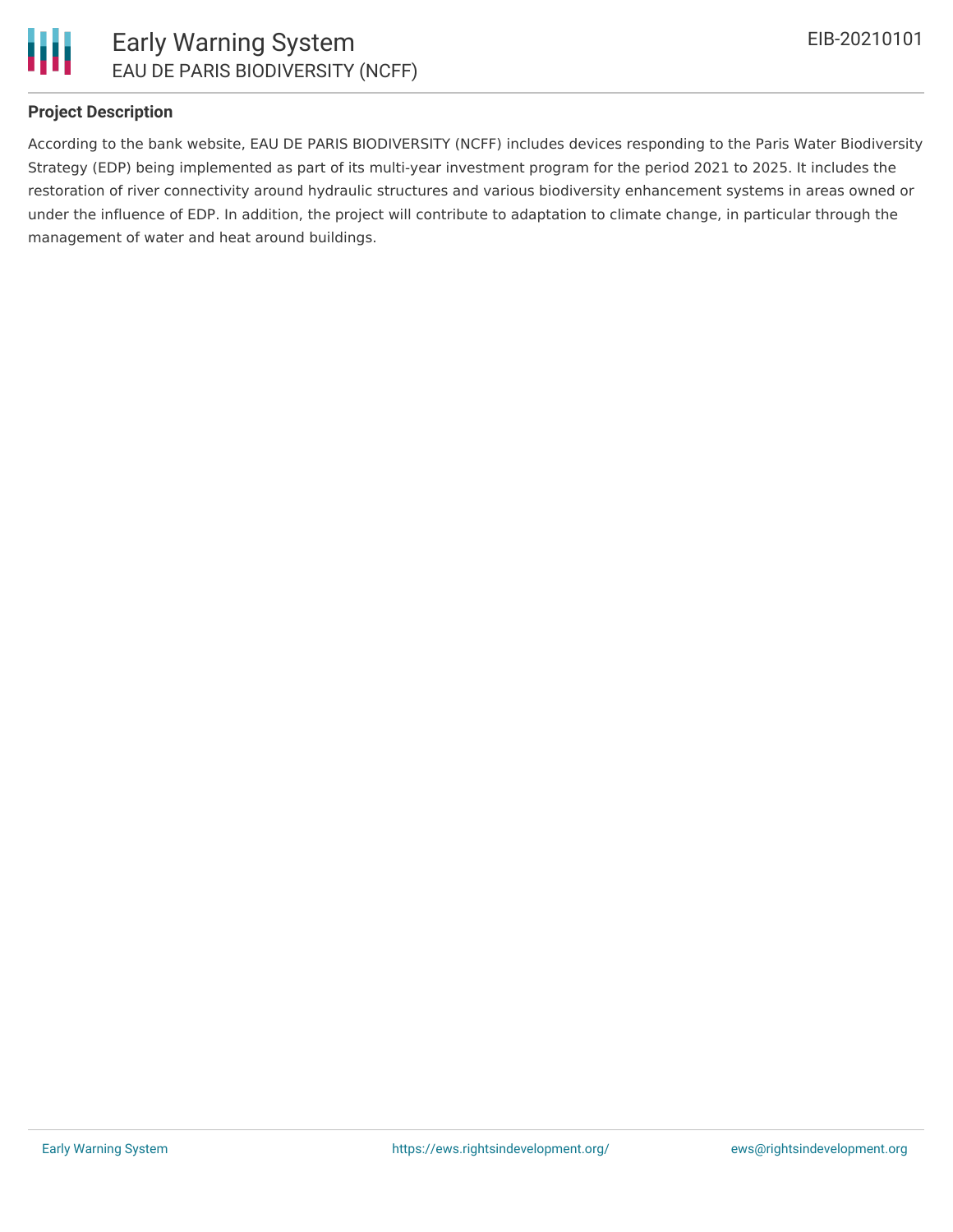

## **Investment Description**

European Investment Bank (EIB)